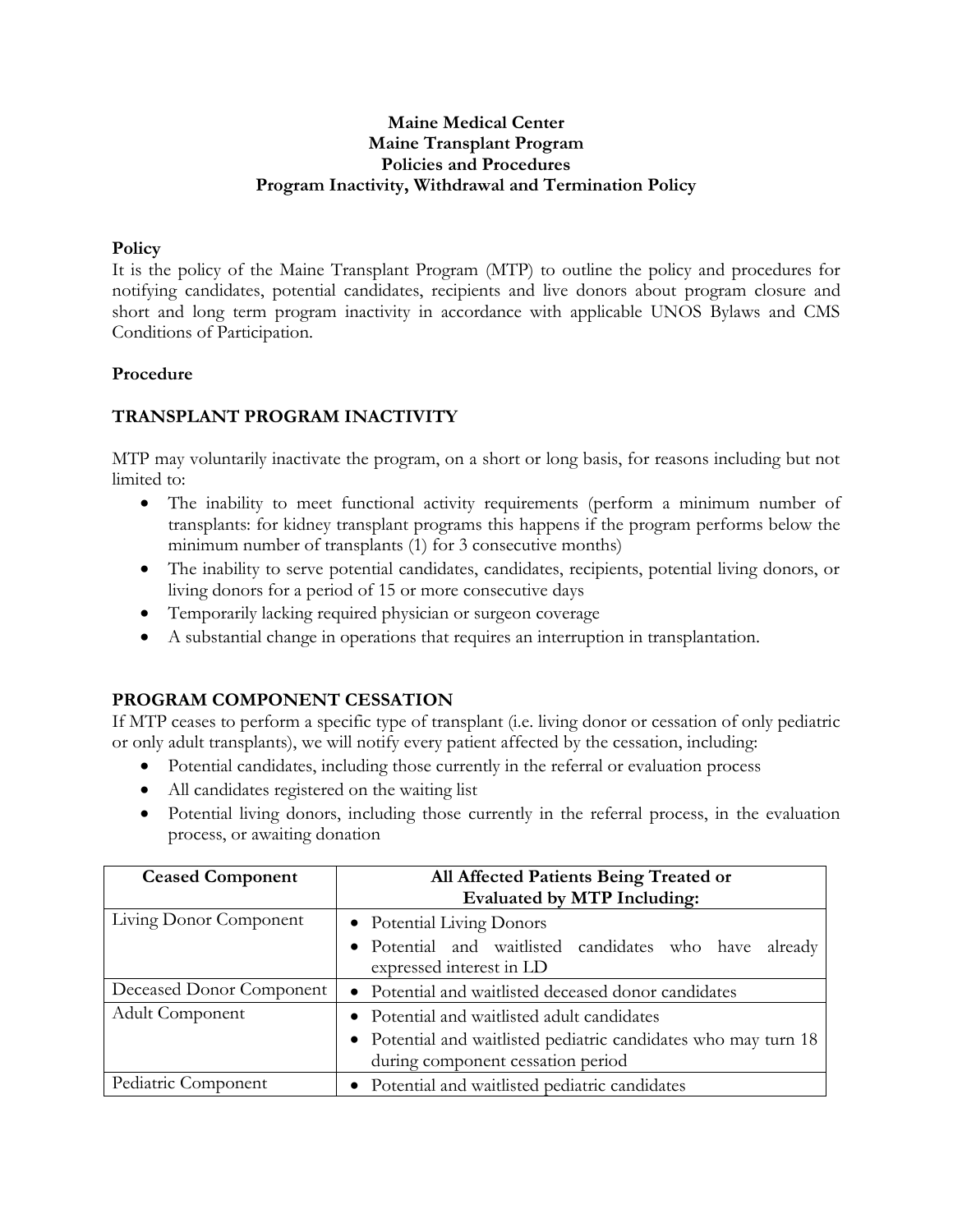Maine Medical Center Maine Transplant Program Policies and Procedures Program Inactivity, Withdrawal and Termination Policy Page 2 of 5

# **SHORT-TERM INACTIVE TRANSPLANT PROGRAM STATUS**

Short-term inactivity is defined as a transplant program that is inactive for no more than 14 consecutive days. MTP may voluntarily inactivate for no more than 14 days by changing its UNET waiting list status to *inactive.*

### **Procedure**

- 1. MTP will provide candidates and recipients a written summary of its Program Coverage Plan at the time of listing (see Program Coverage Policy) and any time there is substantial changes in program or personnel. If MTP knows it will have periods of short-term inactivity, it will clearly stated as part of the Program Coverage Plan provided at time of listing.
- 2. Notification to UNOS is not required if the program chooses to voluntarily inactivate on a short term basis.

# **LONG TERM INACTIVE TRANSPLANT PROGRAM STATUS**

Long term inactivity occurs when a program is inactive for 15 or more consecutive days. MTP will voluntarily inactivate their program if unable to serve potential candidates, living donors or recipients for 15 or more consecutive days. Voluntary inactivation may extend for a period of up to 12 months. Long term inactivation results in an inactive waiting list status and an inactive program status.

### **Procedure**

- 1. MTP will provide written notice to the OTPN Executive Director outlining the reasons for inactivation.
- 2. MTP will provide written notice to the program's potential candidates, candidates, recipients, and living donors currently being treated by the program. Written notice will be provided at least 30 days prior to the planned inactivation date by a trackable method that provides proof of receipt such as:
	- Commercial overnight delivery service
	- Secure electronic communication
	- Registered or certified mail, return receipt requested.
- 3. Written notice will be provided no later than 7 days after inactivation and include all of the following:
	- 1. The reasons for inactivating the transplant program
	- 2. Explanation that although the patient is still on the waiting list, the candidate cannot receive an organ offer through this program while it is inactive
	- 3. Options for potential candidates, candidates, recipients and living donors to transfer to another program
	- 4. Prior to being registered as an active candidate at another transplant program, the accepting transplant program will complete an evaluation to determine suitability for registration.
	- 5. The phone number of MTP's administration that can help with transferring to another transplant program.
- 4. MTP will provide the OPTN with a sample of each type of patient notice it sends to the potential candidates, candidates, recipients, and living donors along with a list of patients who received the notice.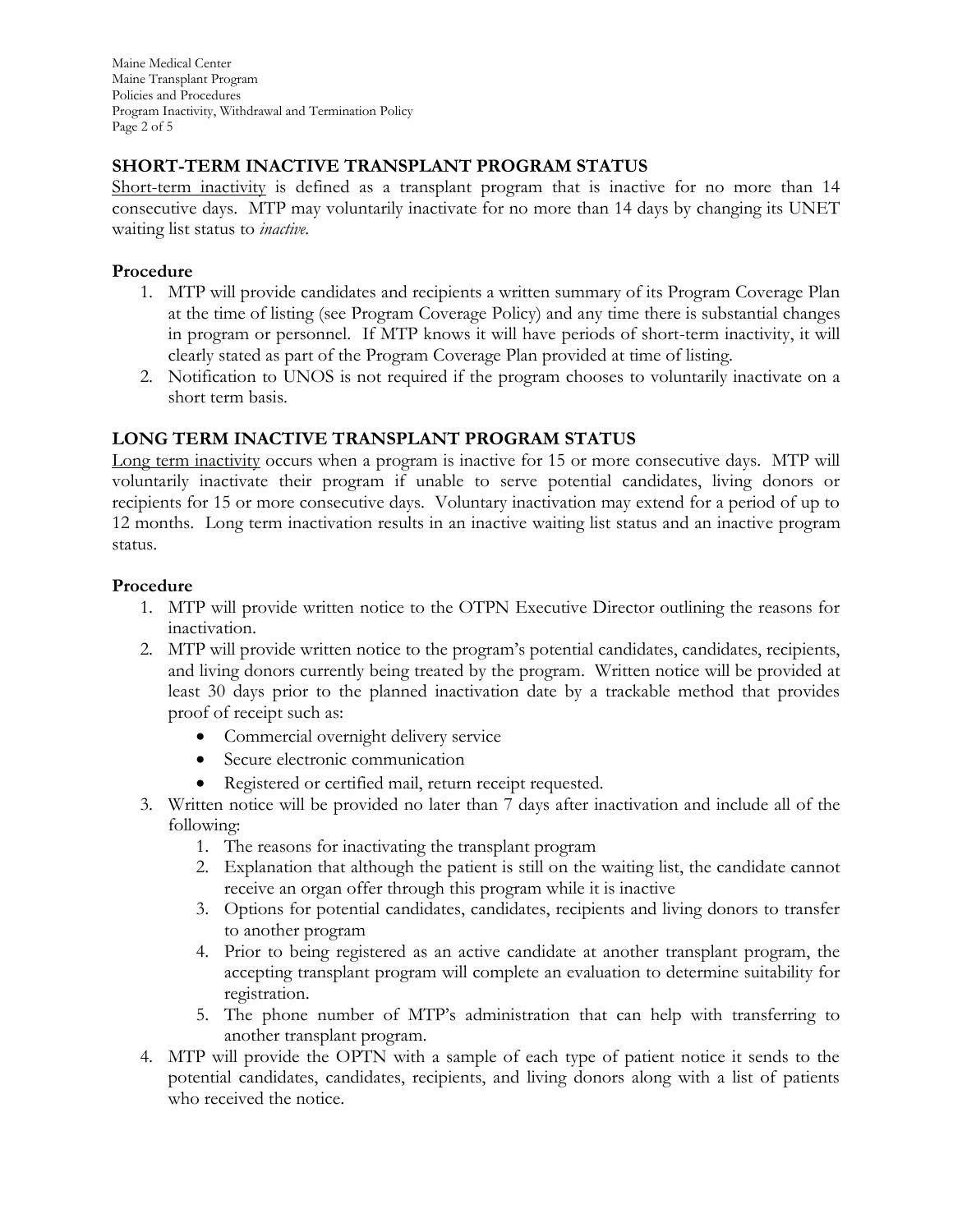Maine Medical Center Maine Transplant Program Policies and Procedures Program Inactivity, Withdrawal and Termination Policy Page 3 of 5

5. If a natural disaster should occur that requires inactivation, patient notification requirements will be applied reasonably and flexibly.

# **WITHDRAWAL OR TERMINATION OF DESIGNATED TRANSPLANT PROGRAM STATUS**

Designated transplant program withdrawal means that the program voluntarily gave up its designated transplant program status (is voluntarily closing the transplant program) and provides written notice to the OPTN Contractor.

## **Procedure**

- 1. OPTN Notice: MTP will provide written notice to the OPTN Contractor within 30 days of the intent to withdraw its designated program status, including the effective date and reasons for withdrawal.
- 2. Patient Notice: If MTP were to withdraw its designated transplant program status or its designated transplant program status is terminated, it will provide written notice to the program's potential candidates, candidates, recipients and living donors currently receiving care.
	- a. Written notice will be provided at least 30 days prior to the anticipated date of withdrawal or termination by a method that can be tracked and provides written proof of receipt such as:
		- Commercial overnight delivery service
		- Secure electronic communication
		- Registered or certified mail, return receipt requested
	- b. Written notice will be provided no later than 7 days following withdrawal or termination and include:
		- i. Reasons for loss of designated transplant program status
		- ii. Explanation that although the patient is still on the waiting list, the candidate cannot receive an organ offer through this program
		- iii. Options for potential candidates, candidates, recipients and living donors to transfer to another transplant program
		- iv. Prior to being registered as an active candidate at another transplant program, the accepting transplant program will complete an evaluation to determine suitability for registration
		- v. The phone number of MTPs administrator that can help with transferring the candidate or potential candidate to another program.

MTP will provide the OPTN Contractor with samples of each type of patient notice it sends to potential candidates, candidates, recipients, and living donors along with a

## **TRANSITION PLAN DURING LONG-TERM INACTIVITY, TERMINATION, OR WITHDRAWAL**

If MTP experiences long term inactivity, withdraws its designated transplant program status, or its designated transplant program status is terminated it will:

## **Procedure:**

1. Immediately suspend organ transplantation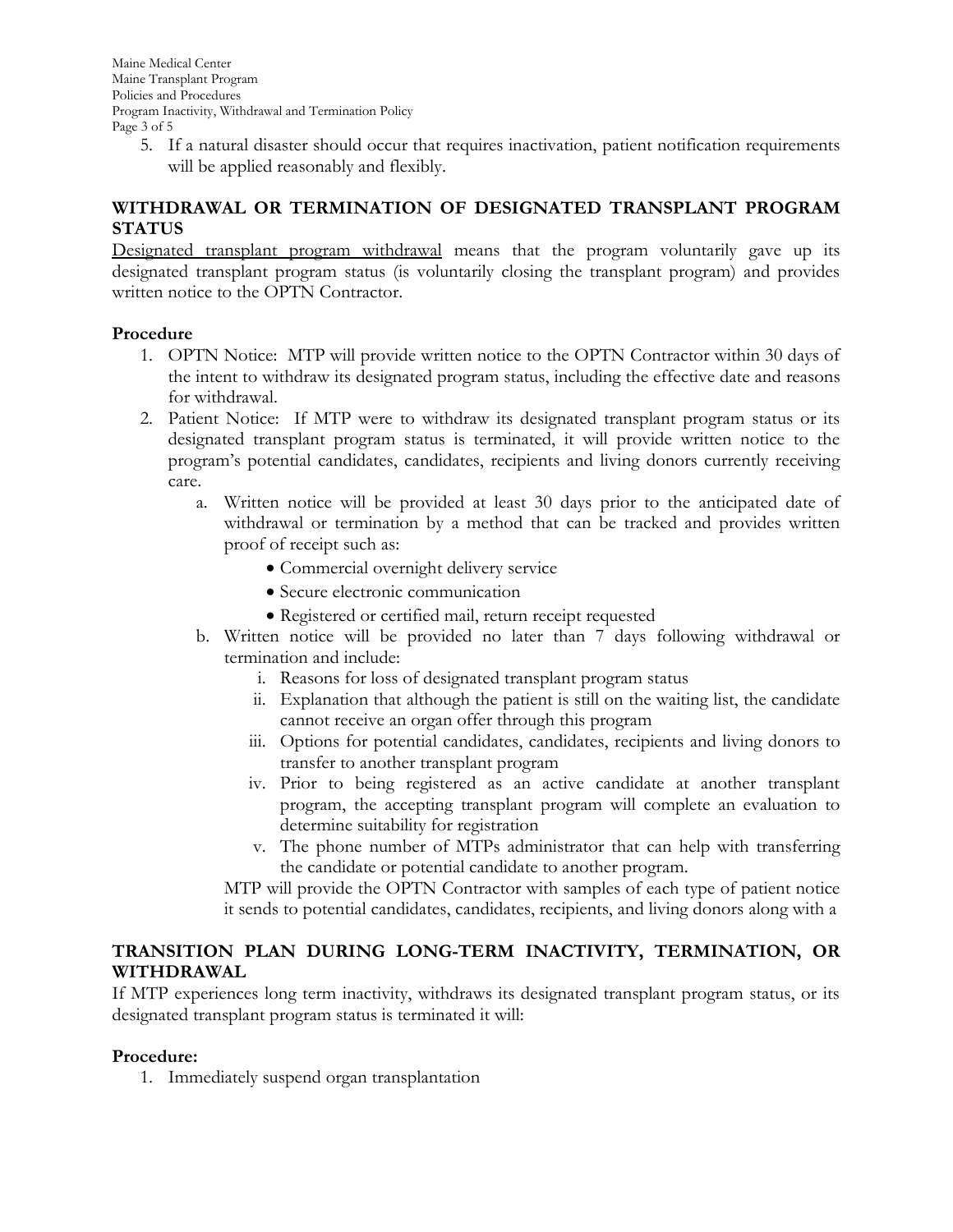- 2. Assist potential candidates and candidates in transferring to other designated transplant programs
- 3. Provide a list to the OPTN Contractor of all the transplant program's candidates on the waiting list at the time of the long-term inactivity, withdrawal, or termination and update it throughout this process.

MTP will indicate on the list of candidates if:

- A candidate or potential candidate chooses not to transfer to an alternative transplant program, provide the reason and indicate whether the candidate has been completely informed of the implications of this decision before they are removed from the waiting list.
- A candidate or potential candidate chooses to transfer, indicate the transplant program to which the candidate is transferring. Periodic status updates will be made that document each candidates transfer progress until the candidate is evaluated and accepted on the waiting list by another transplant program or removed from the waiting list.
	- o Expedite removal of all candidates from MTP's waiting list, or if the patient requests, transfer the candidate to another OPTN member transplant hospital
	- o Initiate transfer of all active candidates hospitalized at the transplant program to an accepting transplant hospital within 7 days of long-term inactivity, withdrawal, or termination. MTP will complete the transfer process within 14 days unless transfer would be unsafe or discharge is anticipated within that time, or circumstances outside of MTP's control exist that prevent transfer within 14 days. MTP will document and submit to the OPTN contractor all efforts to transfer its hospitalized candidates, if it is unable to meet these time periods.
	- Provide a priority list of the most urgent candidates listed at MTP with an individualized plan of transfer, potential alternative transplant programs, and a timeline for transferring these candidates according to the priorities outlined in OPTN By Laws Appendix K.5.
	- o All active candidates will be transferred within 60 days of long term inactivity, withdrawal, or termination.
	- o The program will document all efforts to transfer candidates to alternative programs and submit to the OPTN/UNOS documentation of all efforts made to transfer all candidates if unable to meet the 60 day deadline.
	- o The program will remove every candidate from the transplant program waiting list within 12 months of the program's long-term inactivity, withdrawal, or termination date.
	- o If ongoing care is provided to candidates, recipients, and living donors during this period, the program will continue to submit all necessary UNOS follow up forms through UNET.